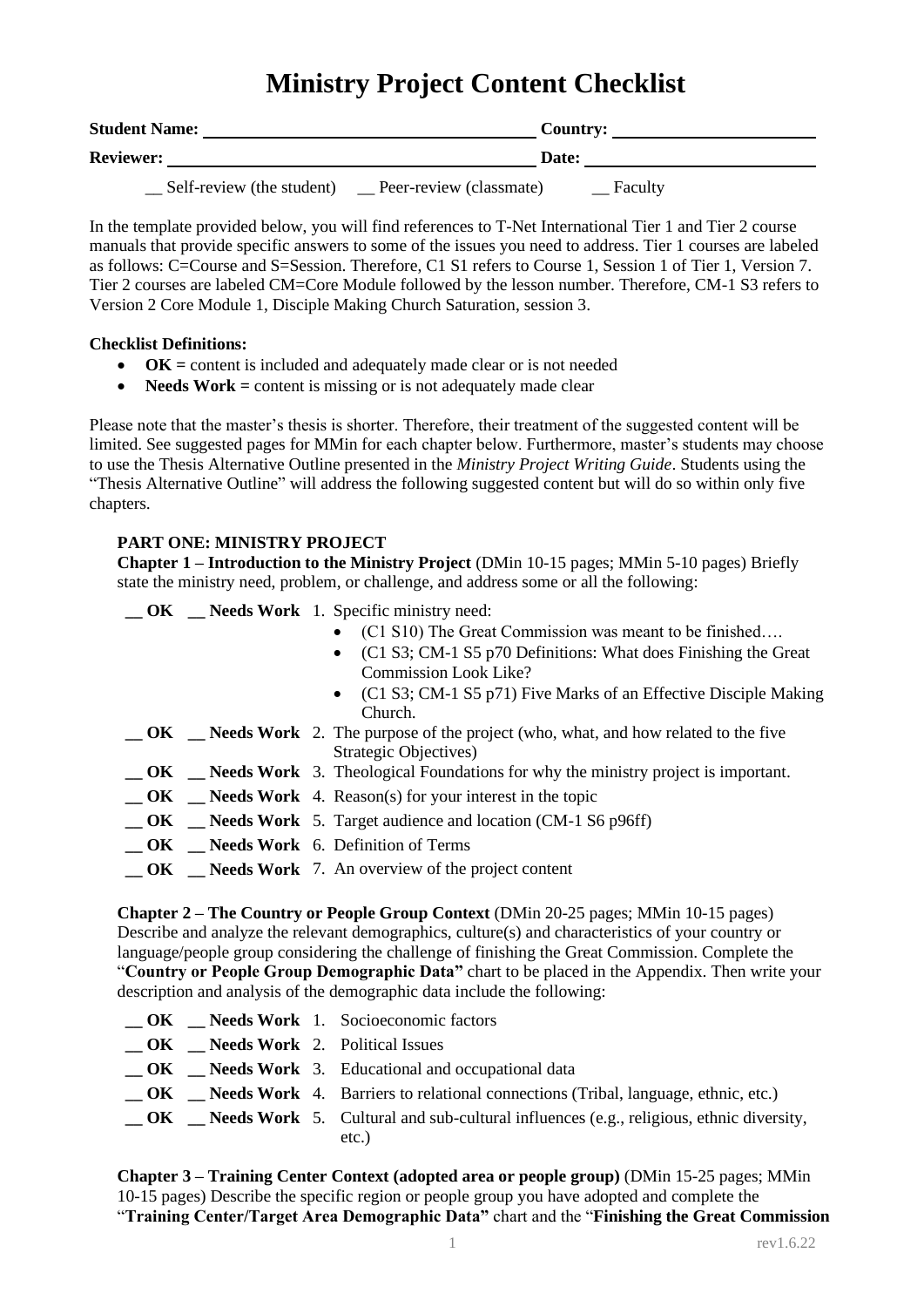**in Your Region"** worksheet to be placed in the Appendix. Then, analyze how capable your Training Center students will be in multiplying Training Centers and facilitating church planting to finish the Great Commission in your adopted area. Include some or all the following: (CM-1)

|     |  | <b>OK</b> Needs Work 1. Demographics of the adopted area in which you intend to multiply<br>training centers and church planting.                                                                                                                      |
|-----|--|--------------------------------------------------------------------------------------------------------------------------------------------------------------------------------------------------------------------------------------------------------|
| OK. |  | <b>EXECUTE:</b> Needs Work 2. Summarize the "Finishing the Great Commission in Your Region"<br>worksheet (do not cut and paste the worksheet into the body of your<br>paper).                                                                          |
|     |  | <b>OK</b> Reeds Work 3. Demographics of the Christian denominations, networks, or groups with<br>whom you hope to partner in training center multiplication.                                                                                           |
|     |  | $\bullet$ OK Needs Work 4. Demographics of T-Net students (age, marital status, educational<br>backgrounds, etc.)                                                                                                                                      |
|     |  | $\Box$ OK $\Box$ Needs Work 5. Social/Economic position of students in their culture(s)                                                                                                                                                                |
| OK  |  | <b>Needs Work</b> 6. Positions of T-Net students within their church/denomination                                                                                                                                                                      |
| OK  |  | <b>Needs Work</b> 7. Core values and theological convictions of students, both stated and<br>actual, with evidence to support (CM-1 S5 p75ff)                                                                                                          |
| OK. |  | <b>Needs Work</b> 8. Expanded description of the unique challenges presented in this Training<br>Center considering the objective of multiplication of centers and<br>saturation church planting (who, what, where, when, how, and why)<br>$(CM-1 S7)$ |
| OK. |  | <b>Needs Work</b> 9. Obstacles and opportunities associated with multiplying this particular<br>Training Center (CM-1 S7)                                                                                                                              |

# **PART TWO: THEOLOGICAL REFLECTION AND LITERATURE REVIEW**

**Chapter 4 – Theology of the Church** (DMin 20-25 pages; MMin 10-15 pages) After biblical study, theological reflection and review of literature, articulate your theology of the Church by doing the following (C10 S19, Doctrine of the Church):

|      |  | <b>OK</b> Needs Work 1. Describe the strengths and weaknesses of the main tenets of your<br>ecclesiological tradition.                                                                                                                            |
|------|--|---------------------------------------------------------------------------------------------------------------------------------------------------------------------------------------------------------------------------------------------------|
|      |  | <b>OK</b> Needs Work 2. Explore how your experience has influenced your concepts of what it<br>means to be the Church. Compare these concepts with a study of<br>Scripture                                                                        |
|      |  | $\overline{\text{OK}}$ $\overline{\text{N}}$ Needs Work 3. Evaluate theologically the strengths and weaknesses of this tradition in<br>light of ministry multiplication for Finishing the Great Commission.<br>CM-1 S6.                           |
|      |  | <b>EXECUTE:</b> Needs Work 4. Identify alternative ecclesiological models used outside of your tradition<br>that might influence the success of your project. C2 Part 2 S7 "Five<br>Infrastructure Options" and C2 Part 2 S9 "How Churches Grow." |
| – OK |  | <b>Needs Work</b> 5. Describe how this ministry project and your study of Scripture has<br>challenged or changed your views on ecclesiology.                                                                                                      |

**Chapter 5 – Finishing the Great Commission** (DMin 15-25 pages; MMin 10-15 pages) After biblical study, theological reflection and review of literature, articulate your theology of finishing the Great Commission.

|  | $\overline{\text{OK}}$ $\overline{\text{N}}$ Needs Work 1. What is the biblical basis for the Great Commission as a mandate? (C1)<br>S3; C1 S10).                                                         |
|--|-----------------------------------------------------------------------------------------------------------------------------------------------------------------------------------------------------------|
|  | <b>EXECUTE:</b> Needs Work 2. What are the components, implications, and expectations drawn from a<br>biblical study of the various forms of the Great Commission in the New<br>Testament? $(C2 S10 p87)$ |
|  | $\sim$ <b>OK</b> $\sim$ <b>Needs Work</b> 3. Does Scripture imply that the GC can and will be finished? (C1 S3 p6ff).                                                                                     |
|  | <b>IDENTIFY</b> CONFIDENT MELTING MOVE TO NET A What does finishing the GC look like for a specific country, region or<br>neighborhood? (CM-1 S5)                                                         |
|  | <b>OK</b> Needs Work 5. How does the GC imply a strategy of multiplication rather than addition fo<br>making disciples? (CM-1 S4)                                                                         |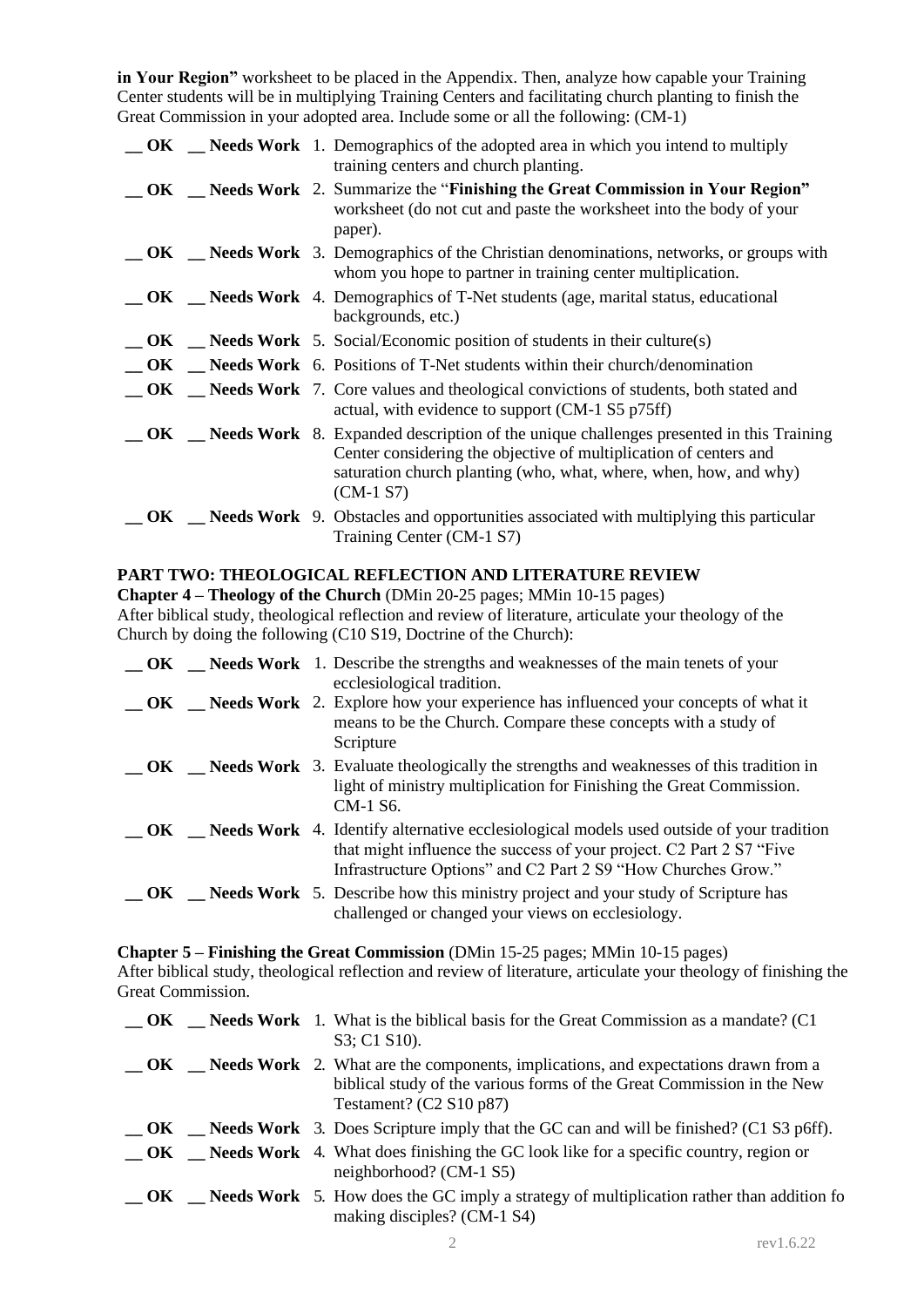**OK Needs Work** 6. To what extent has the Great Commission been finished in the history of the church? (CM-1 S6 "A Brief History of Finishing the Great Commission")

**Chapter 6 – Church Planting** (DMin 20-25 pages; MMin 10-15 pages)

After biblical study, theological reflection and review of literature, articulate your theology of church planting.

|    | $\overline{\text{OK}}$ $\overline{\text{N}}$ Needs Work 1. Why must new churches be planted to finish the Great Commission?<br>(CM1 S5)                                          |
|----|----------------------------------------------------------------------------------------------------------------------------------------------------------------------------------|
|    | $\overline{\text{OK}}$ $\overline{\text{N}}$ Needs Work 2. Why cannot existing churches simply be revitalized to finish the Great<br>Commission? (CM-1 S6, S8, S9)               |
| OK | <b>Needs Work</b> 3. What are DMM (Disciple Making Movements) and how do they<br>illustrate multiplication for finishing the GC? (C2 Part 1 S1, S2, and Part<br>2 S <sub>9</sub> |
|    | <b>COVECT</b> Section Merry A. What are CPM (Church Planting Movements) and (SCP) Saturation<br>Church Planting, and how do they compare to DMM?                                 |
|    | <b>OK</b> Needs Work 5. How do DMM/CPM/SCP compare to the Apostle Paul church planting on<br>his missionary journeys?                                                            |
|    | $\Box$ OK $\Box$ Needs Work 6. How is the concept of Saturation Church Planting important for<br>finishing the Great Commission?                                                 |
|    | $\Box$ OK $\Box$ Needs Work 7. How do T-Net's objectives compare to DMM/CPM/SCP<br>approaches? (CM-1 S8)                                                                         |

# **PART THREE: PROJECT STRATEGY AND IMPLEMENTATION**

**Chapter 7 – Strategy: Goals and Plan** (DMin 15-25 pages; MMin 10-15 pages) Describe in detail the specific components of this ministry project, informed by the previous theological analysis. Complete the **"Goals: Three-Year Projections"** chart to be placed in the Appendix and include some or all the following:

|     |  | <b>OK</b> Reeds Work 1. The overall strategy. The strategy (C1 S3 IVp11ff) (CM-1 S6) How the<br>Great Commission Can be Finished in your Country.<br>(CM-1 S6) How Do We Get There                                                                                                                                                                                                                                                       |
|-----|--|------------------------------------------------------------------------------------------------------------------------------------------------------------------------------------------------------------------------------------------------------------------------------------------------------------------------------------------------------------------------------------------------------------------------------------------|
|     |  | <b>OK</b> _ <b>Needs Work</b> 2. The strategic objectives and goals. (CM-1 S8)<br>Include details from you "Goals: Three-Year Projections" chart<br>found in the Appendix (do not cut and paste the chart into the body<br>of the paper).<br>strategic objectives and goals. (CM-1 S8)<br>for the next $1-3$ years. (CM- $1 S8$ )<br>$\bullet$                                                                                           |
|     |  | <b>OK</b> Reeds Work 3. The content of the strategy, demonstrating how it is contextually<br>sensitive. T-Net's Process Overview. What is T-Net's Process for<br>Finishing the Great Commission? (CM-1 S6 part 1)                                                                                                                                                                                                                        |
| OK. |  | <b>Needs Work</b> 4. A description of the target populations where implementing the<br>multiplication (incl. how chosen)<br>(C6 Church Planter Apprentice Training Manual, Appendix p145)<br>(CM-1 S6 part 2) Developing a "Target Statement"<br>(C7 S18) (CM-1 S6) Preparing to Expand to the Next Geographic<br>Level in Your Country<br>(C5 S10) Staking Your Claim for Finishing the Great Commission<br>(Strategic Planning for G2) |
|     |  | <b>OK</b> Reeds Work 5. The people who will provide leadership and training (CM-1 S9 Action<br>Plans)                                                                                                                                                                                                                                                                                                                                    |
|     |  | <b>OK</b> Reeds Work 6. How the people and process will be managed (CM-1 S9 Action Plans;<br>CM-1 S10 Monitoring)<br>(C5 S3) Principles for Success in Finishing the Great Commission<br>(C5 S4) Strategic Recruiting and Management                                                                                                                                                                                                     |